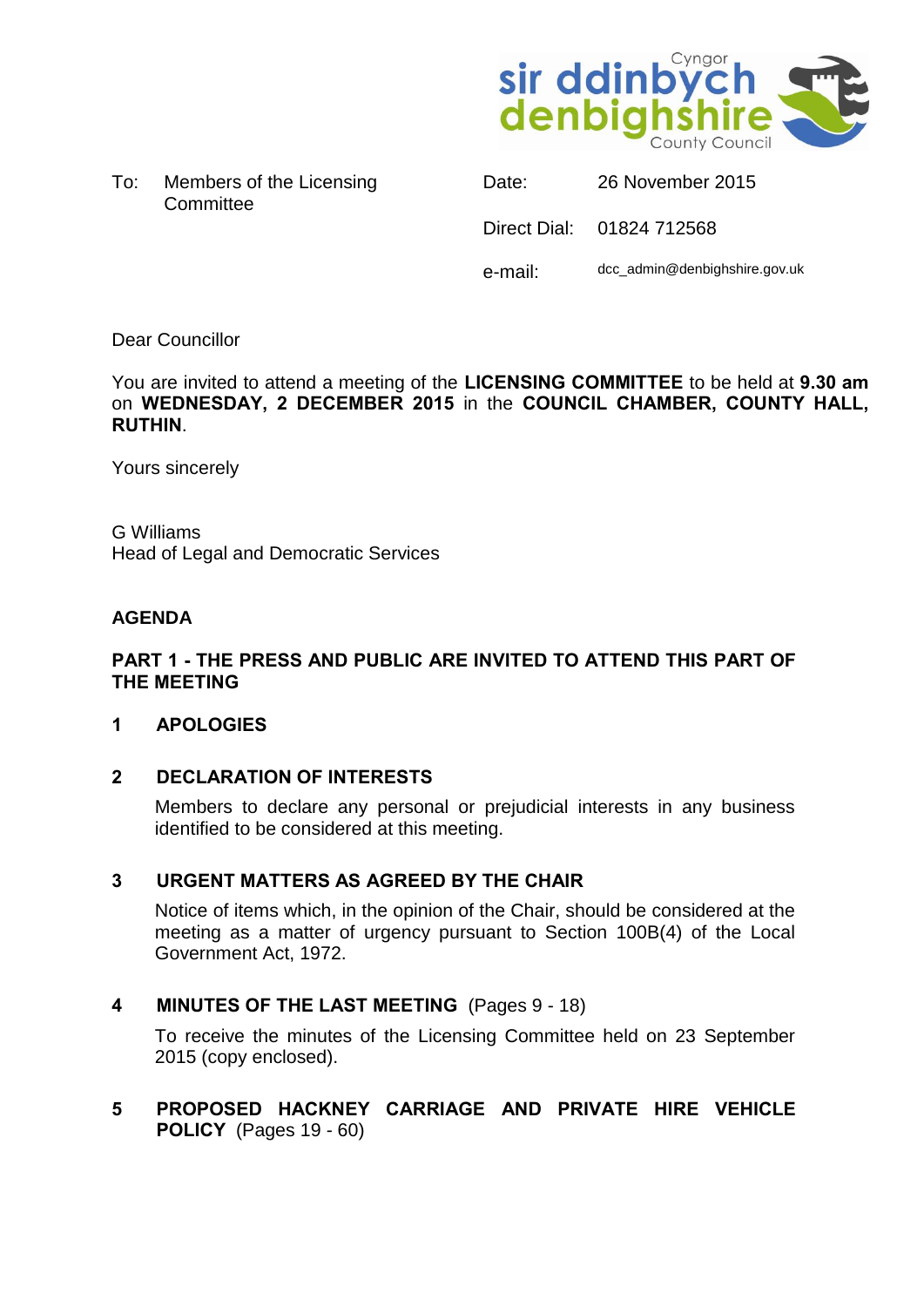To consider a report by the Head of Planning and Public Protection (copy enclosed) seeking approval of the proposed Hackney Carriage and Private Hire Vehicle Policy for public consultation.

## **6 LICENSING COMMITTEE FORWARD WORK PROGRAMME** (Pages 61 - 62)

To consider a report by the Head of Planning and Public Protection (copy enclosed) presenting the committee's forward work programme for approval.

# **PART 2 - CONFIDENTIAL ITEMS**

It is recommended in accordance with Section 100A(4) of the Local Government Act 1972, that the Press and Public be excluded from the meeting during consideration of the following item(s) of business because it is likely that exempt information as defined in paragraphs 12 and 13 of Part 4 of Schedule 12A of the Act would be disclosed.

#### **7 APPLICATION FOR A LICENCE TO DRIVE HACKNEY CARRIAGE AND PRIVATE HIRE VEHICLES - APPLICANT NO. 15/1074/TXJDR** (Pages 63 - 78)

To consider a confidential report by the Head of Planning and Public Protection (copy enclosed) seeking members' determination of an application from Applicant No. 15/1074/TXJDR.

#### **8 REVIEW OF A LICENCE TO DRIVE HACKNEY CARRIAGE AND PRIVATE HIRE VEHICLES - DRIVER NO. 15/1142/TXJDR** (Pages 79 - 92)

To consider a confidential report by the Head of Planning and Public Protection (copy enclosed) seeking members' review of a licence to drive hackney carriage and private hire vehicles in respect of Driver No. 15/1142/TXJDR.

# **9 REVIEW OF A LICENCE TO DRIVE HACKNEY CARRIAGE AND PRIVATE HIRE VEHICLES - DRIVER NO. 15/0833/TXJDR** (Pages 93 - 116)

To consider a confidential report by the Head of Planning and Public Protection (copy enclosed) seeking members' review of a licence to drive hackney carriage and private hire vehicles in respect of Driver No. 15/0833/TXJDR.

#### **MEMBERSHIP**

### **Councillors**